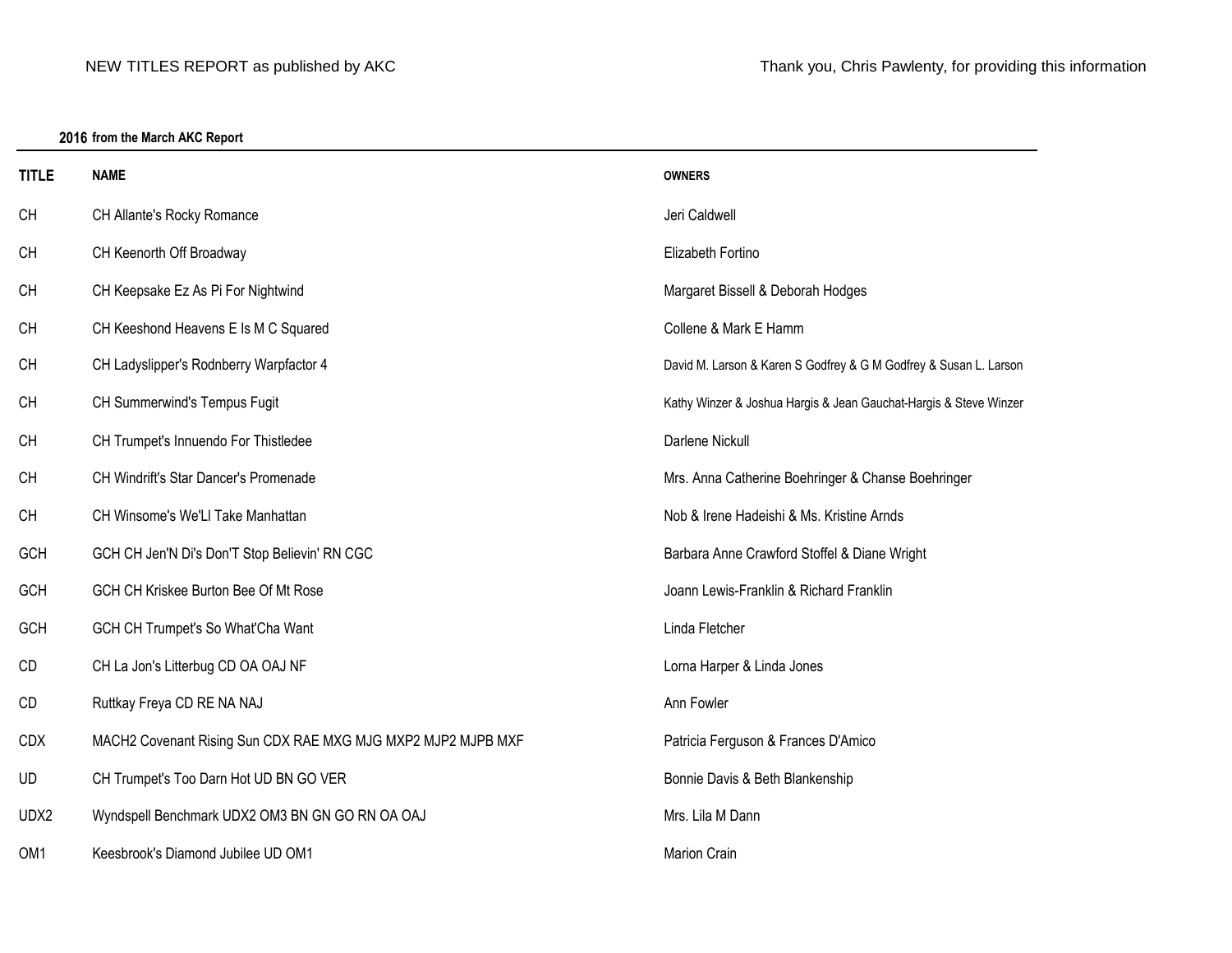| <b>BN</b>  | Rainkees No Reservations BN RN                                                                                                         | Kim Sullivan                                                |  |
|------------|----------------------------------------------------------------------------------------------------------------------------------------|-------------------------------------------------------------|--|
| <b>PCD</b> | CH Wund-R Y The Game Is Afoot PCD BN RE OA OAJ OF                                                                                      | Donna L Schmitt & Katrina C Guse                            |  |
| <b>RN</b>  | Kodee Ferguson RN CGCA                                                                                                                 | Mr. Gayle C Ferguson                                        |  |
| <b>TDX</b> | GCH CH MACH2 Shoreline's Tuff Enuf VCD2 BN RAE TDX MXB2 MJB2 MXF MFB T2B2                                                              | Tawn Sinclair & Pia Paulsen                                 |  |
| <b>NA</b>  | Baxter Kelly NA                                                                                                                        | Frank Kelly & Jessica Kelly                                 |  |
| AX         | Kemont's Tip Me Over RN AX AXJ NF                                                                                                      | Jan Corrington                                              |  |
| MXB3       | CH MACH8 Harem's Head Over Heels MXB3 MJS3 NF T2B                                                                                      | Emily Taggart & Harold Taggart                              |  |
| MXG3       | MACH9 Rainkees He's Got Razzmatazz CD RE MXG3 MJC3 MXF MFG TQX T2B2                                                                    | Beth Godwin                                                 |  |
| <b>MXP</b> | MACH2 Cari-On Cool Hand Luke MXS MJC MXP MJP MXF MFB T2B THD                                                                           | Tom Ballen & Dennis Le Houillier & Amy Ballen & Rene Sauser |  |
| MXP2       | MACH2 Covenant Rising Sun CD RAE MXG MJG MXP2 MJP2 MXF                                                                                 | Patricia Ferguson & Frances D'Amico                         |  |
| <b>NAJ</b> | Markwright's Icecap NAJ                                                                                                                | Janice Graves                                               |  |
| AXJ        | Hallelujah Amen Katie CD RE OA AXJ NF CGC                                                                                              | Sue Ellen Cassiday & John Cassiday                          |  |
| AJP        | Loki CDX VER AXP AJP                                                                                                                   | Diane C. Jothen                                             |  |
| <b>MJS</b> | MACH Duncan MXB MJS OF T2B                                                                                                             | Jessica Houghton & Francis Kelly                            |  |
| <b>MJS</b> | CH Keepsake Firestarter VCD2 UD OM1 VER RE MX MXJ MJS XF T2B                                                                           | Jean Munger                                                 |  |
| <b>MJS</b> | MACH Krafty's Secret Peppermint Twist MXB MJS                                                                                          | Ruth Thompson                                               |  |
| MJC        | CH MACH2 Wund-R Y Theres No Crying In Baseball MXS MJC                                                                                 | Emily Taggart & Harold Taggart                              |  |
| MJB2       | MACH3 Resq's Ruger 514 MXC MJB2 MXF T2B2                                                                                               | Mrs. Shelley Durbak & Mr. Joseph Durbak                     |  |
| MJS3       | GCH CH MACH6 Parrkees Perpetual Motion At Shoreline CDX RAE MXG2 MJS3 MXF MFB TQX T2B3 Patricia Voyles & Tawn Sinclair & Eileen A Parr |                                                             |  |
| MJG3       | CH MACH8 Harem's Head Over Heels MXB3 MJG3 NF T2B                                                                                      | Emily Taggart & Harold Taggart                              |  |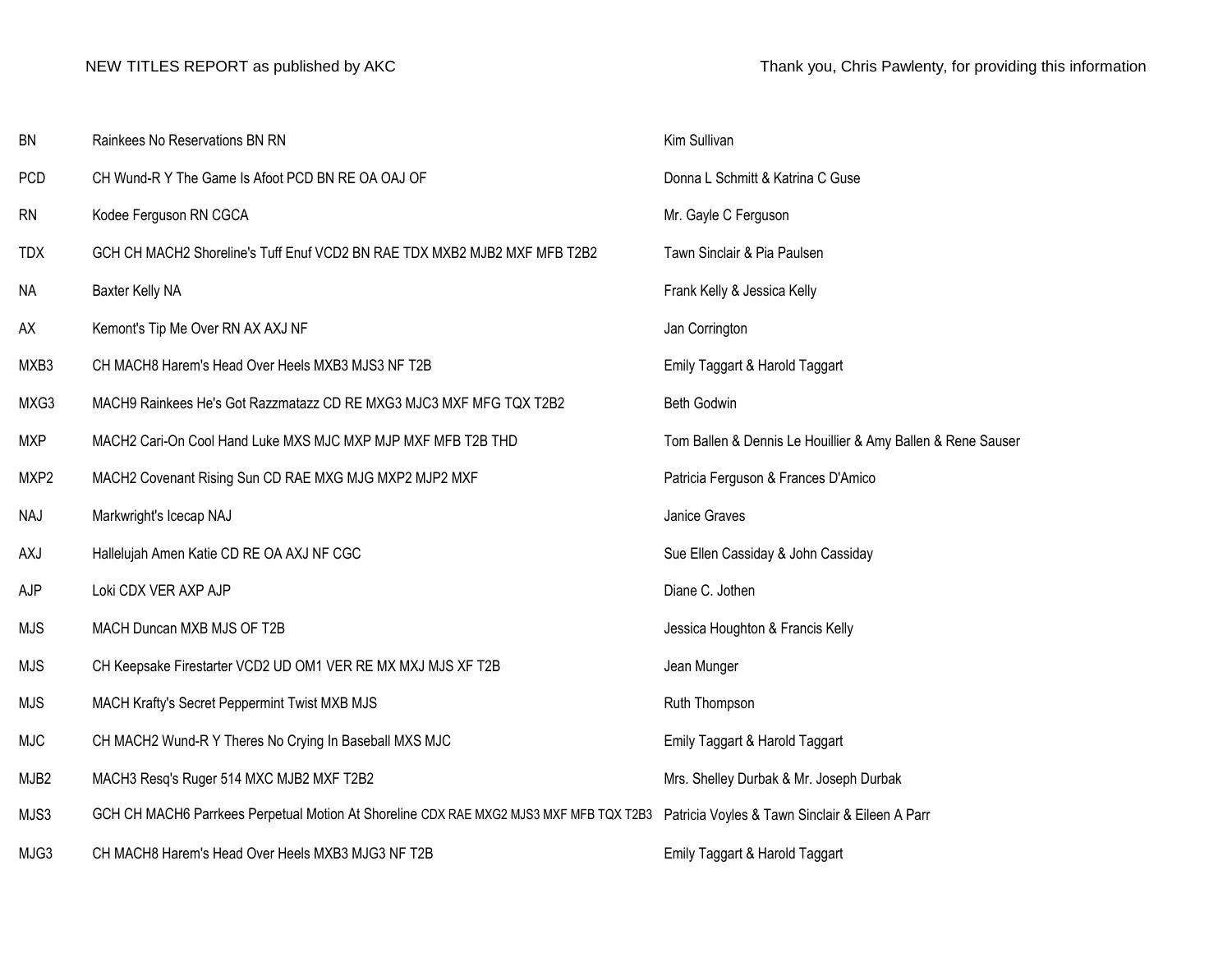| MJG4                          | MACH12 Sherwood's Selah MXS4 MJG4 MXF TQX T2B2                                         | Ms. Kimberly D Smith                                       |  |
|-------------------------------|----------------------------------------------------------------------------------------|------------------------------------------------------------|--|
| MJP2                          | Afkee's Berberella MX MXB MXJ MJB MXP MJP2 MXF MFP T2B T2BP                            | Lexie E Billman                                            |  |
| <b>MJPB</b>                   | MACH2 Covenant Rising Sun CD RAE MXG MJG MXP2 MJP2 MJPB MXF                            | Patricia Ferguson & Frances D'Amico                        |  |
| OF                            | Novel's New Tricks CD RN OA OAJ OF                                                     | Linda Hall & Sueanne Nelson & Barbara Cobean & Gerald Hall |  |
| <b>MACH</b>                   | MACH Keepsake He'LI Blow You Away MXB MJB XF T2B CA                                    | <b>Beth Godwin</b>                                         |  |
| <b>MACH</b>                   | CH MACH Kj's Speed Date BN RN MXB MJB NAP NJP OF RATO                                  | Laura Inman                                                |  |
| MACH4                         | CH MACH4 Skyline's Celemir RN MXB2 MJS2 NF                                             | Michele McGrath                                            |  |
| MACH4                         | CH MACH4 Skyline's Isabella The Ball MXC MJB2 NF                                       | Ruth Thompson                                              |  |
| MACH <sub>6</sub>             | CH MACH6 Paradise Kees' Alotta Colada UD MXC2 MJG2                                     | <b>Shirley Kilpatrick</b>                                  |  |
| MACH <sub>6</sub>             | GCH CH MACH6 Parrkees Perpetual Motion At Shoreline CDX RAE MXG2 MJB3 MXF MFB TQX T2B2 | Patricia Voyles & Tawn Sinclair & Eileen A Parr            |  |
| MACH15                        | GCH CH MACH15 Shoreline's Tuff Act To Follow VCD3 VER RAE2 MXS5 MJC5 MXF MFB TQX T2B   | Tawn Sinclair & John Sinclair                              |  |
| T <sub>2</sub> B              | CH MACH Ki's Speed Date BN RN MXB MJB NAP NJP OF T2B RATO                              | Laura Inman                                                |  |
| T2B2                          | CH Hallelujah's Canon Amen CD RE MX MXJ MJB XF T2B2 CGC                                | Sue Ellen Cassiday & John Cassiday                         |  |
| T <sub>2</sub> B <sub>3</sub> | GCH CH MACH6 Parrkees Perpetual Motion At Shoreline CDX RAE MXG2 MJB3 MXF MFB TQX T2B3 | Patricia Voyles & Tawn Sinclair & Eileen A Parr            |  |
| CGC                           | Geatland's Smokey Mountain Sunshine V Sprookje CGC                                     | Sarah Fick                                                 |  |
| CGCA                          | Jamynn's Too Busy For Dreamin CGCA                                                     | Ted Peters & Shirley Kilpatrick & Vicki Peters             |  |
| <b>CGCA</b>                   | CH Koala T's Defiant Diva BN CGCA                                                      | Nikki Littleton & Robin Hite                               |  |
|                               | 2016 from the April AKC Report                                                         |                                                            |  |
| <b>TITLE</b>                  | <b>NAME</b>                                                                            | <b>OWNERS</b>                                              |  |
| <b>CH</b>                     | CH Geatland's Beemster V Sprookje                                                      | Ms. Phyllis Noonan & Richard Su & Judith Nye               |  |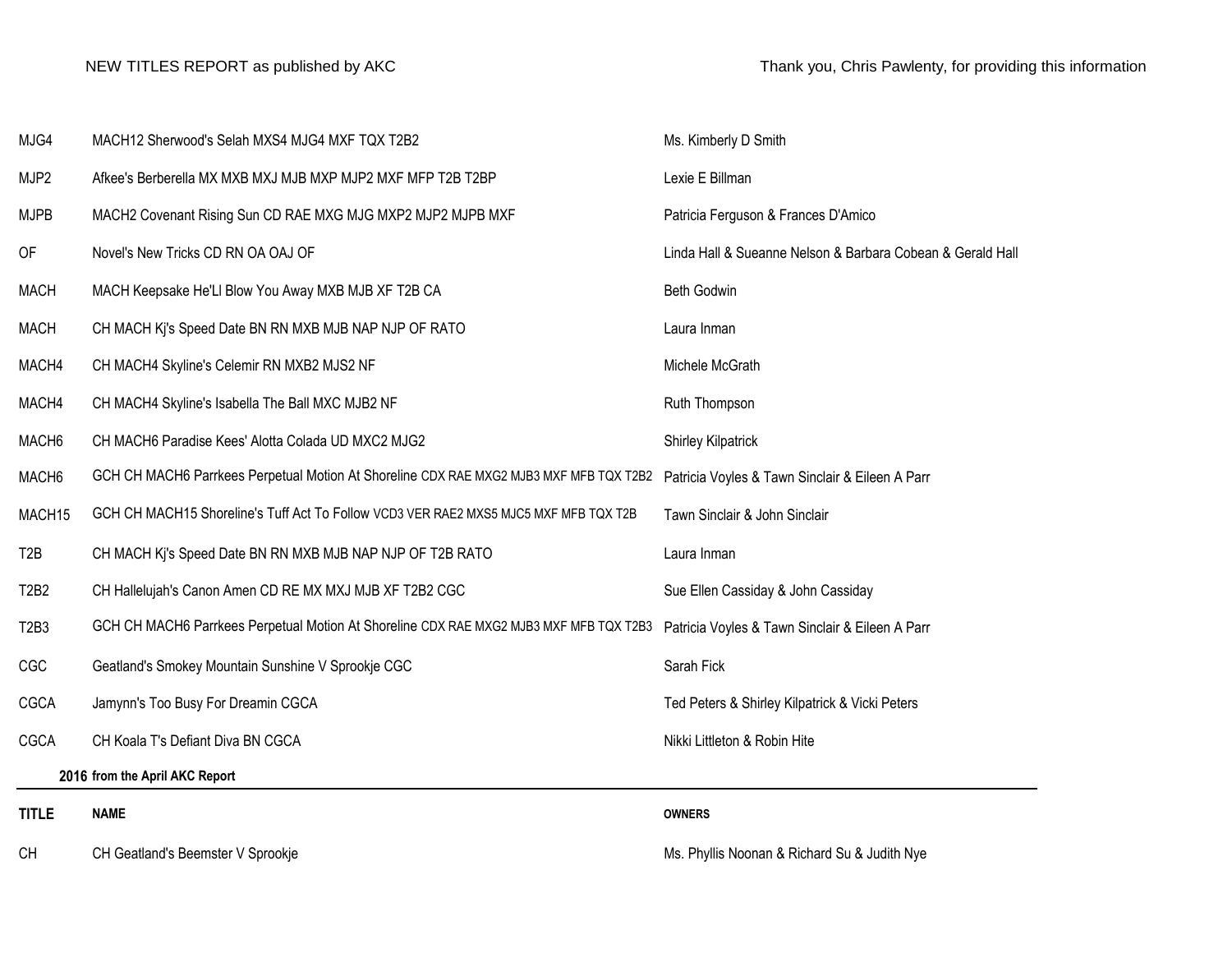| CH        | CH Indykees Blessings Rain Down                     | Janet L Miller & John R Miller                                 |  |
|-----------|-----------------------------------------------------|----------------------------------------------------------------|--|
| CH        | CH Swankee's One Night Stand                        | Donna A Powell                                                 |  |
| CH        | CH Wolfers No Particular Place To Go                | Bonnie Fowler & Rob Fowler                                     |  |
| GCH       | GCH CH Evolution Straight No Chaser                 | Kellie Siekierski                                              |  |
| GCH       | GCH CH Jo-Lyn's Bounty Hunter                       | Caleb Napodano & Janit Johnson                                 |  |
| GCH       | GCH CH Kriskee Miracle On Main Street               | Diane Rishe & Ron Rishe                                        |  |
| GCH       | GCH CH Windrift's Johnny Cash                       | Juli Ann Jones & Stephen Everett Lockwood                      |  |
| UD        | Loki UD VER AXP AJP                                 | Diane C. Jothen                                                |  |
| UD        | Wyndjamr's Reflections Of A Blue Moon UD RAE AX OAJ | Stacy Dickinson                                                |  |
| OM4       | Wyndspell Benchmark UDX2 OM4 BN GN GO RN OA OAJ     | Mrs. Lila M Dann                                               |  |
|           |                                                     |                                                                |  |
| <b>RN</b> | Discover Cryoseismic Boom RN                        | Leslie A Meyn                                                  |  |
| <b>RN</b> | GCH CH Ki's Dream Date RN                           | Kristen Dowd                                                   |  |
| <b>RA</b> | CH Allante's Devil In The Bottle RA CGC             | Rebecca McMillion & Jeri Caldwell                              |  |
| <b>RA</b> | Rainkees No Reservations BN RA                      | Kim Sullivan                                                   |  |
| <b>RA</b> | Star-Kee's Who Ray For Hollywood CD RA CGC          | Thomas J Faubel & Robin Stark & Kristine R Faubel & Jimmy Krar |  |
| <b>NA</b> | Keepsake Catch A Breeze NA                          | Patricia Ferguson & Frances D'Amico                            |  |
| AX        | CH Skyline's Outburst CDX RE AX OAJ CGC             | Stacey Alexander & Thomas Alexander                            |  |
| MX        | CH Shoreline's Hangin' Tuff MX MXJ MJS T2B          | Edith Tipple & Tawn Sinclair & Jocelyn Tipple                  |  |
| MX        | Vandys Titania UD GN GO RE MX AXJ                   | Barbara Eng & Carole Henry                                     |  |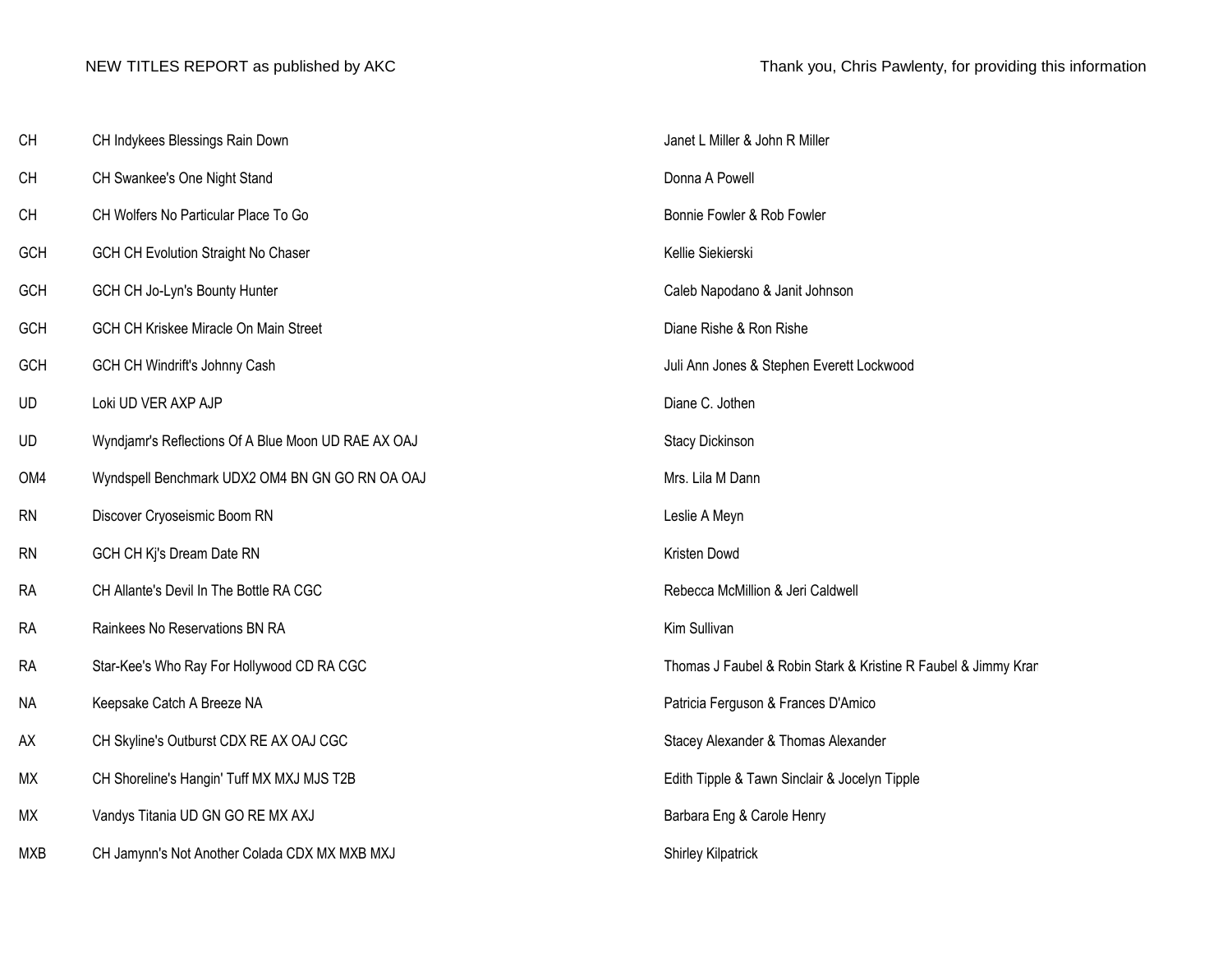| <b>MXS</b>       | MACH Covenants Dashing Casanova CD RN MXS MJS NJP XF                                                               | Fran D'Amico & Patricia Ferguson & Anita Houchins              |  |
|------------------|--------------------------------------------------------------------------------------------------------------------|----------------------------------------------------------------|--|
| <b>MXS</b>       | MACH Keepsake He'Ll Blow You Away MXS MJB XF T2B CA                                                                | Beth Godwin                                                    |  |
| <b>MXS</b>       | GCH CH MACH Shoreline's Way Too Tuff CD BN RAE MXS MJB T2B                                                         | Robyn M Mcnutt & Tawn Sinclair & Blaine E Mcnutt               |  |
| MXB2             | MACH3 Sonata's Start Your Engines CD RE MXB2 MJB2 XF T2B                                                           | Mary Beth Wajda                                                |  |
| MXS2             | GCH CH MACH2 Shoreline's Tuff Enuf VCD2 BN RAE TDX MXS2 MJB2 MXF MFB T2B2                                          | Tawn Sinclair & Pia Paulsen                                    |  |
| MXG5             | GCH CH MACH15 Shoreline's Tuff Act To Follow VCD3 VER RAE2 MXG5 MJC5 MXF MFB TQX T2I Tawn Sinclair & John Sinclair |                                                                |  |
| MXP2             | Afkee's Berberella MX MXB MXJ MJB MXP2 MJP2 MXF MFP T2B T2BP                                                       | Lexie E Billman                                                |  |
| MXP4             | MACH3 PACH Covenant High Priestess CD RE MXG MJB2 MXP4 MXPB MJP3 MJPB PAX XF                                       | Frances D'Amico & Patricia Ferguson                            |  |
| <b>MXPB</b>      | MACH2 Afkee's Mistress Of The Dark RN MXC MJB2 MXP2 MXPB MJP3 MJPB MXF MFP T2B T2B Lexie E Billman                 |                                                                |  |
| <b>NAJ</b>       | Coaster Kees Over The Limit NA NAJ                                                                                 | Dana & Michael Montague & Patricia Voyles & Mrs. Tawn Sinclair |  |
| AXJ              | Novel's New Tricks CD RN OA AXJ OF                                                                                 | Linda Hall & Sueanne Nelson & Barbara Cobean & Gerald Hall     |  |
| <b>AXJ</b>       | CH Skyline's Outburst CDX RE AX AXJ CGC                                                                            | Stacey Alexander & Thomas Alexander                            |  |
| <b>MXJ</b>       | Kemont's Tip Me Over RN AX MXJ NF                                                                                  | Jan Corrington                                                 |  |
| <b>MJS</b>       | CH Shoreline's Hangin' Tuff MX MXJ MJS T2B                                                                         | Edith Tipple & Tawn Sinclair & Jocelyn Tipple                  |  |
| MJB <sub>2</sub> | CH MACH2 Jamynn's Onetoomany Coladas UD MXG MJB2                                                                   | <b>Shirley Kilpatrick</b>                                      |  |
| MJB2             | MACH3 Sonata's Start Your Engines CD RE MXB2 MJB2 XF T2B                                                           | Mary Beth Wajda                                                |  |
| MJP2             | MACH2 Cari-On Cool Hand Luke MXS MJC MXP MJP2 MXF MFB T2B THD                                                      | Tom Ballen & Dennis Le Houillier & Amy Ballen & Rene Sauser    |  |
| MJP3             | MACH2 Afkee's Mistress Of The Dark RN MXC MJB2 MXP2 MJP3 MJPB MXF MFP T2B T2BP                                     | Lexie E Billman                                                |  |
| MJP3             | MACH2 Covenant Rising Sun CDX RAE MXG MJG MXP2 MJP3 MJPB MXF                                                       | Patricia Ferguson & Frances D'Amico                            |  |
| <b>MJPB</b>      | Afkee's Berberella MX MXB MXJ MJB MXP2 MJP2 MJPB MXF MFP T2B T2BP                                                  | Lexie E Billman                                                |  |